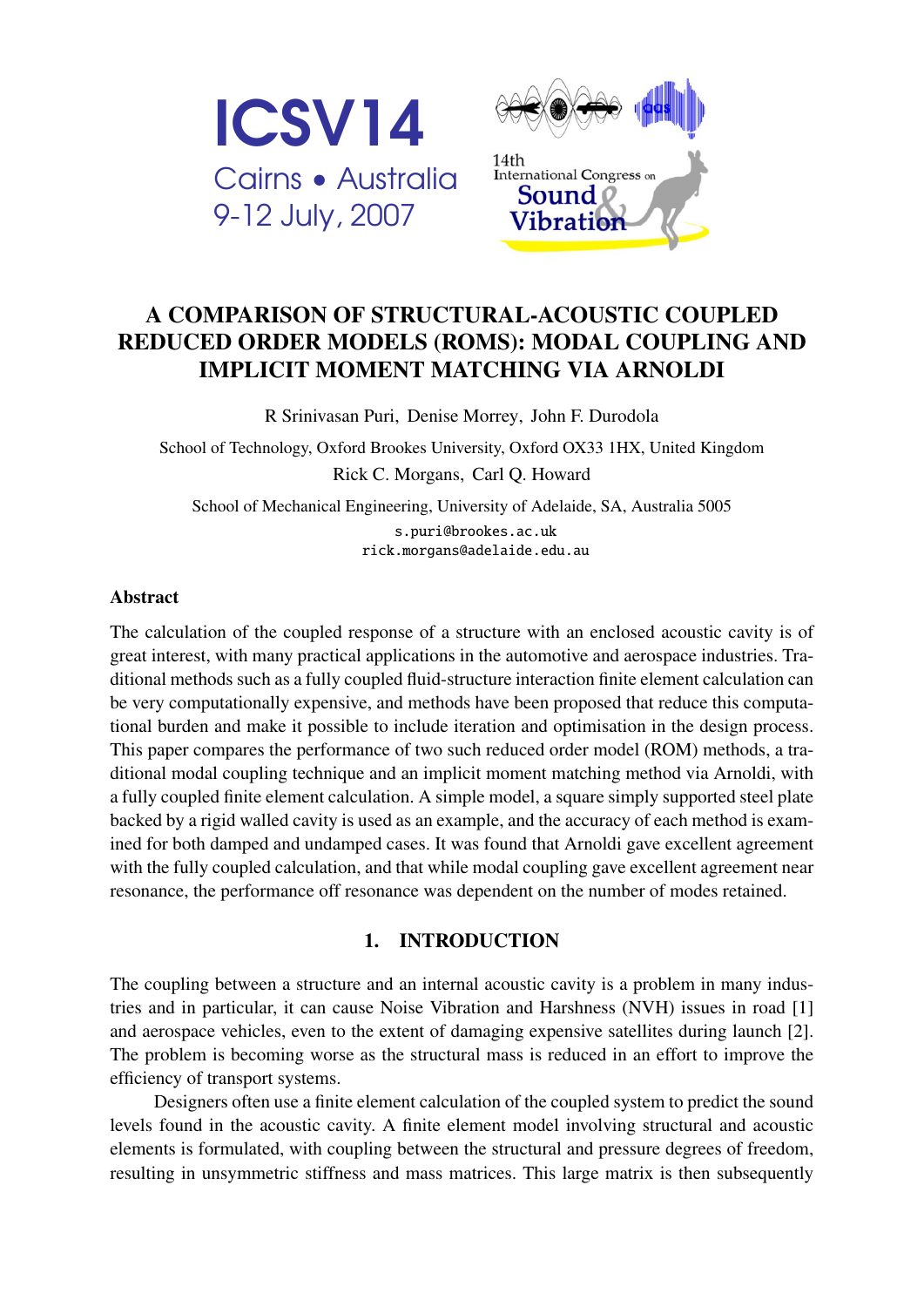solved at each frequency in order to predict the response of the system. This process, called the fully coupled finite element method, can be very computationally intensive and hence unsuitable for inclusion in iterative design processes such as design optimization.

A number of techniques have been proposed to speed up the solution of this method [\[1\]](#page-7-0). The well known modal coupling technique [\[3](#page-7-2)[–6\]](#page-7-3), presented by Fahy [\[7\]](#page-7-4) is one such method. This uses the *in vacuo* modal responses of a structure and hard walled acoustic modal response of a cavity and combines them into a coupled vibro-acoustic response. The advantage of using modal-coupling theory is that the computation time is significantly reduced, even though the numerical results are almost identical.

More recently, however, model order reduction (MOR) via implicit moment matching has received considerable attention among mathematicians and the circuit simulation community [\[8,](#page-7-5) [9\]](#page-7-6). In this approach, a reduced order model is generated by matching the higher dimensional system *moments* via *Krylov subspace* based projection techniques. It has been shown in various engineering applications [\[10](#page-7-7)[–13\]](#page-7-8) that the time required to solve reduced order models via MOR is reduced significantly when compared to solving the original higher dimensional model, whilst maintaining the desired accuracy of the solution.

This paper presents results from a collaboration between The University of Adelaide, who have experience with modal coupling [\[14\]](#page-7-9), and Oxford Brookes University, who have applied Arnoldi based reduced order modeling techniques to fully coupled structural-acoustic analysis and optimization problems[\[15\]](#page-7-10). This initial work presents results from both reduced order modeling techniques, applied to a very simple numerical model, for both damped and undamped cases. The rest of the paper is laid out as follows. Section 2 outlines Cragg's fully coupled FE/FE displacement/pressure formulation and briefly describes the theory behind two different reduced order modeling (ROM) approaches, the uncoupled modal coupling approach and implicit moment matching via the Arnoldi process. In section 3 a simple numerical example is chosen and solved using the three different approaches outlined in section 2. Section 4 concludes the paper with a general discussion of numerical results focusing on the accuracy of the ROM approaches, and highlights potential directions for future research.

## <span id="page-1-1"></span><span id="page-1-0"></span>2. THEORY

#### 2.1. Fully Coupled FE/FE Formulation

Starting with the well known combined displacement-pressure (*u/p*) formulation for the structuralacoustic model as a whole [\[16\]](#page-7-11)

$$
\underbrace{\begin{bmatrix} M_s & 0 \\ M_{fs} & M_a \end{bmatrix}}_{M_{sa}} \left\{ \begin{array}{c} \ddot{u} \\ \ddot{p} \end{array} \right\} + \underbrace{\begin{bmatrix} C_s & 0 \\ 0 & C_a \end{bmatrix}}_{C_{sa}} \left\{ \begin{array}{c} \dot{u} \\ \dot{p} \end{array} \right\} + \underbrace{\begin{bmatrix} K_s & K_{fs} \\ 0 & K_a \end{bmatrix}}_{K_{sa}} \left\{ \begin{array}{c} u \\ p \end{array} \right\} = \underbrace{\begin{Bmatrix} F_s \\ F_a \end{Bmatrix}}_{F_{sa}} \quad (1a)
$$
\n
$$
y(t) = L^T \left\{ \begin{array}{c} u \\ p \end{array} \right\} \qquad (1b)
$$

where  $M_s$  is the structural mass matrix,  $M_a$  is the acoustic mass matrix,  $K_s$  is the structural stiffness matrix,  $K_a$  is the acoustic stiffness matrix,  $M_{fs}$  is the coupling mass matrix, and  $K_{fs}$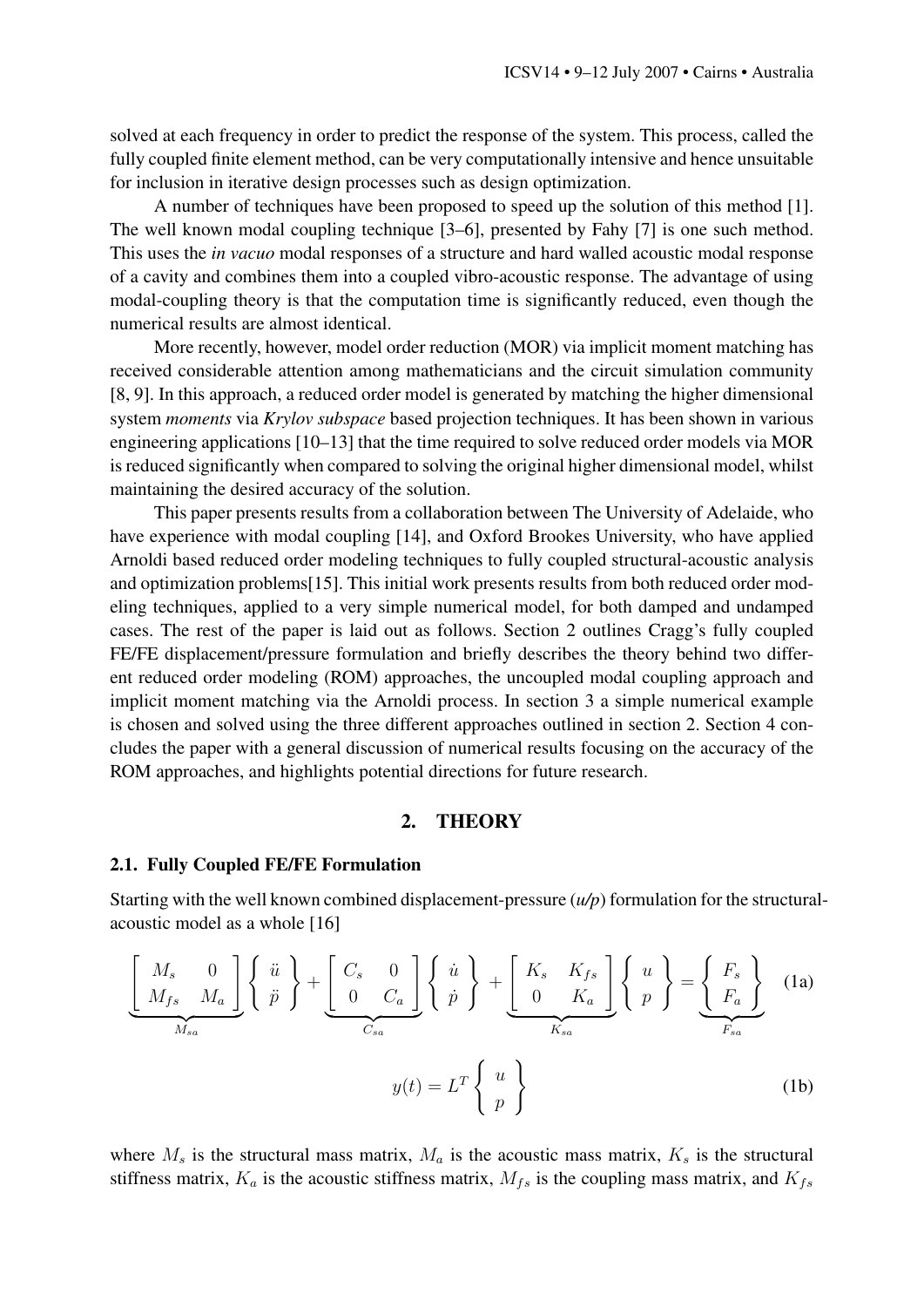is the coupling stiffness matrix,  $C_s$  is the structural damping matrix,  $C_a$  is the acoustic damping matrix,  $u$  denotes the structural displacements,  $p$  denotes the nodal pressures in the fluid domain, and  $F_s$  and  $F_a$  denote the force(s) on the structural domain, or constrained acoustic pressure degrees of freedom (DOFs) and purely acoustic excitation, in the form of volume acceleration belonging to the fluid domain respectively.  $K_{sa}$ ,  $M_{sa}$ ,  $C_{sa}$  are the fully coupled structural-acoustic matrices of order  $N \times N$ .  $F_{sa}$  denotes the structural, acoustic excitation and is of an order  $N \times m$ , with m being the number of inputs to the system (for single input,  $m = 1$ ).  $y(t)$  is the output measurement vector and the matrix  $L<sup>T</sup>$  is the output scattering or the so called *field point* matrix, which is an identity matrix, of order  $N \times N$ , in the case of a complete output of states (which in this case are displacements and pressures) being required.

Although there exist several techniques to reduce system matrices with [C], in this paper, we restrict ourselves to constant structural damping. The finite element software ANSYS formulates constant damping via the commands DMPRAT and MP, DMPR which adds imaginary terms to the stiffness matrix according to the relationship [\[17\]](#page-7-12)  $\beta_c = 2\zeta/\Omega$  where  $\beta_c$  is the constant multiplier applied to the structural parts of the coupled stiffness matrix  $\Omega$  is the frequency in rad/s and  $\zeta$  is the constant damping ratio.

In the *direct method*, the global matrices belonging to Eq. [\(1a\)](#page-1-0) are assembled and the set of linear equations solved (in the frequency domain) at all frequencies of interest. Typically, sparse direct solvers [\[17\]](#page-7-12) are employed to perform a LU decomposition at each frequency, which are then subsequently used to compute the desired values of states of Eq. [\(1a\)](#page-1-0).

#### 2.2. Modal coupling

Fahy [\[7,](#page-7-4) p249] describes equations for the coupled structural-acoustic response of a system in terms of the summation of structural and acoustic mode shapes. The structural displacement is described in terms of a summation over the *in vacuo* normal modes as

$$
w(\mathbf{r}_s) = \sum_{p=1}^{\infty} w_p \phi_p(\mathbf{r}_s)
$$
 (2)

where  $\phi_p$  is the mode shape of the  $p^{\text{th}}$  structural mode,  $\mathbf{r}_s$  is an arbitrary location on the surface of the structure, and  $w_p$  is the modal participation factor of the  $p<sup>th</sup>$  mode. Note that the time dependent term  $e^{j\omega t}$  has been removed from this equation and others in the paper to simplify the analysis.

The acoustic pressure is described in terms of a summation of the acoustic modes of the fluid volume with rigid boundaries as

$$
p(\mathbf{r}) = \sum_{n=0}^{\infty} p_n \psi_n(\mathbf{r})
$$
 (3)

where  $\psi_n$  is the acoustic mode shape of the  $n^{\text{th}}$  mode, **r** is an arbitrary location within the volume of fluid, and  $p_n$  is the modal participation factor of the  $n^{\text{th}}$  mode. Note that the  $n = 0$  mode is the acoustic bulk compression mode of the cavity that must be included in the summation.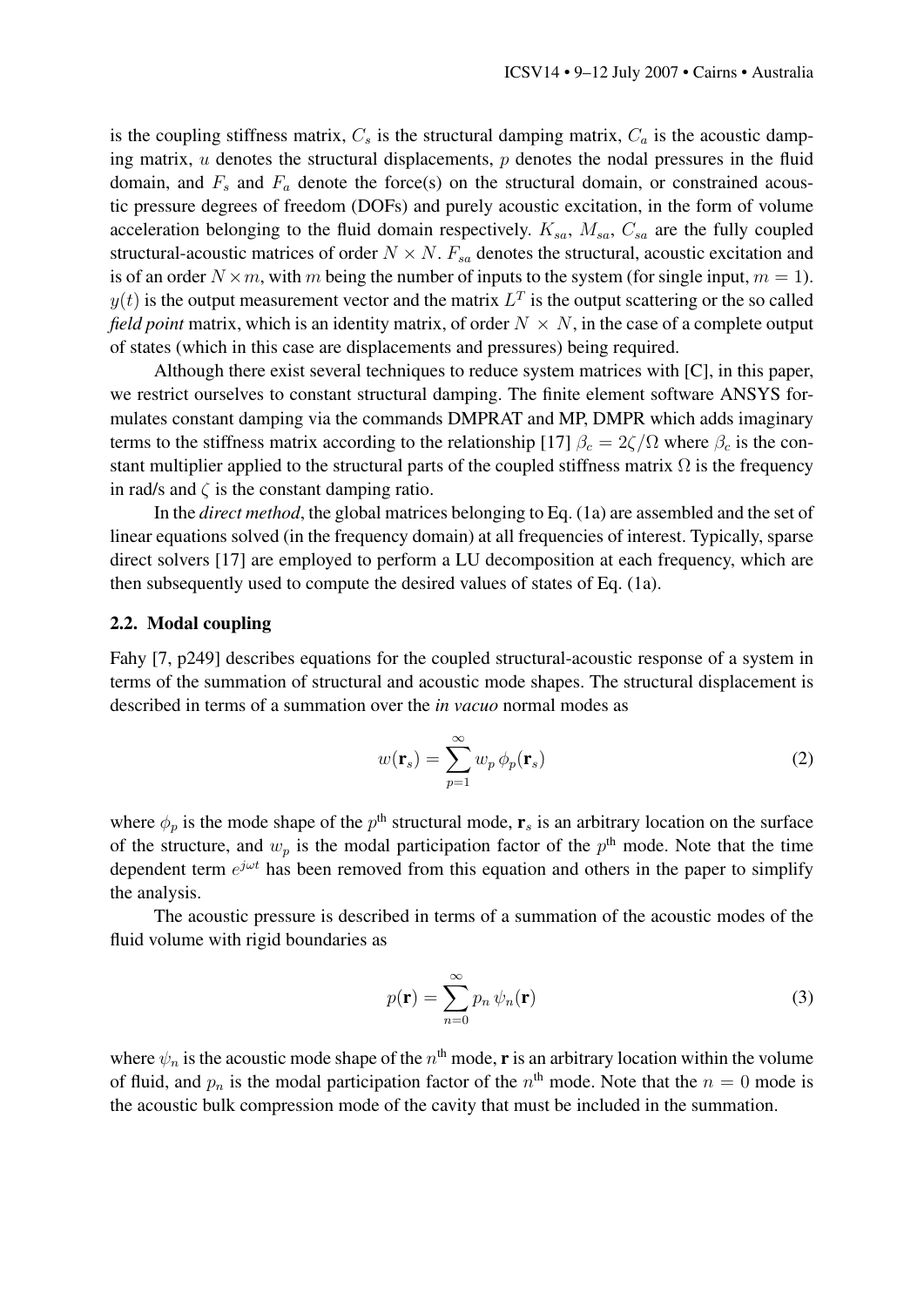The equation for the coupled response of the structure is given by [\[7,](#page-7-4) Eq. (6.27)]

<span id="page-3-0"></span>
$$
\ddot{w}_p + \omega_p^2 w_p = \frac{S}{\Lambda_p} \sum_n p_n C_{np} + \frac{F_p}{\Lambda_p} \tag{4}
$$

where  $\omega_p$  are the structural resonance frequencies,  $\Lambda_p$  are the modal masses,  $F_p$  are the modal forces applied to the structure, S is the surface area of the structure, and  $C_{np}$  is the dimensionless coupling coefficient given by the integral of the product of the structural  $(\phi_n)$  and acoustic  $(\psi_n)$ mode shape functions over the surface of the structure, given by

<span id="page-3-1"></span>
$$
C_{np} = \frac{1}{S} \int_{S} \psi_n(\mathbf{r}_s) \phi_p(\mathbf{r}_s) dS
$$
 (5)

The equation for the coupled response of the fluid is given by [\[7,](#page-7-4) Eq. (6.28)]

<span id="page-3-2"></span>
$$
\ddot{p}_n + \omega_n^2 p_n = -\left(\frac{\rho_0 c^2 S}{\Lambda_n}\right) \sum_p \ddot{w}_p C_{np} + \left(\frac{\rho_0 c^2}{\Lambda_n}\right) \dot{Q}_n \tag{6}
$$

where  $\omega_n$  are the resonance frequencies of the cavity,  $\rho_0$  is the density of the fluid, c is the speed of sound in the fluid,  $\Lambda_n$  is the modal volume, and  $Q_n$  is the source strength with units of volume velocity (hence  $\dot{Q}_n$  has units of volume acceleration).

The *in vacuo* structural and hard walled acoustic modes are calculated using a finite element package, and  $N_s$  structural and  $N_a$  acoustics modes are retained.

The equations for the fully coupled vibro-acoustic system, can be formed into a matrix equation using Equations  $(4)$ ,  $(5)$ , and  $(6)$  as

$$
\begin{bmatrix} \mathbf{A} & -S\mathbf{C} \\ -S\omega^2\mathbf{C}^T & \mathbf{B} \end{bmatrix} \begin{bmatrix} \mathbf{w}_p \\ \mathbf{p}_n \end{bmatrix} = \begin{bmatrix} \mathbf{F}_p \\ \mathbf{Q}_n \end{bmatrix}
$$
(7)

where **A** is a  $(N_s \times N_s)$  diagonal matrix with elements  $A_{pp} = \Lambda_p(\omega_p^2 - \omega^2)$  and **B** is a  $(N_a \times N_a)$ diagonal matrix with elements  $B_{nn} = \Lambda_n/\rho_0 c^2 (\omega_n^2 - \omega^2)$ . The off diagonal elements account for the cross coupling between structure and fluid, where C is a  $(N_s \times N_a)$  matrix with individual entries given by the elements of  $C_{np}$ . This matrix can be solved by matrix inversion techniques to find the coupled modal participation factors, and hence the coupled response of both the structure and cavity. Damping can easily be added on a modal basis [\[7,](#page-7-4) [14\]](#page-7-9).

#### 2.3. Model Order Reduction

Ignoring damping and rewriting Eqs. [\(1a,](#page-1-0)[1b\)](#page-1-1) using Laplace transforms, in terms of the input  $U(s)$  and output  $Y(s)$  which are related by the *transfer function*  $H(s) = [Y(s)/U(s)]$ , gives

<span id="page-3-3"></span>
$$
H(s) = L^T (s^2 M_{sa} + K_{sa})^{-1} F_{sa}
$$
\n(8)

Expanding Equation [\(8\)](#page-3-3) using the Taylor series about  $s = 0$  results in

$$
H(s) = L^T (s^2 K_{sa}^{-1} M_{sa} + I)^{-1} K_{sa}^{-1} F_{sa} = \sum_{i=0}^{\infty} m_i s^{2i}
$$
 (9)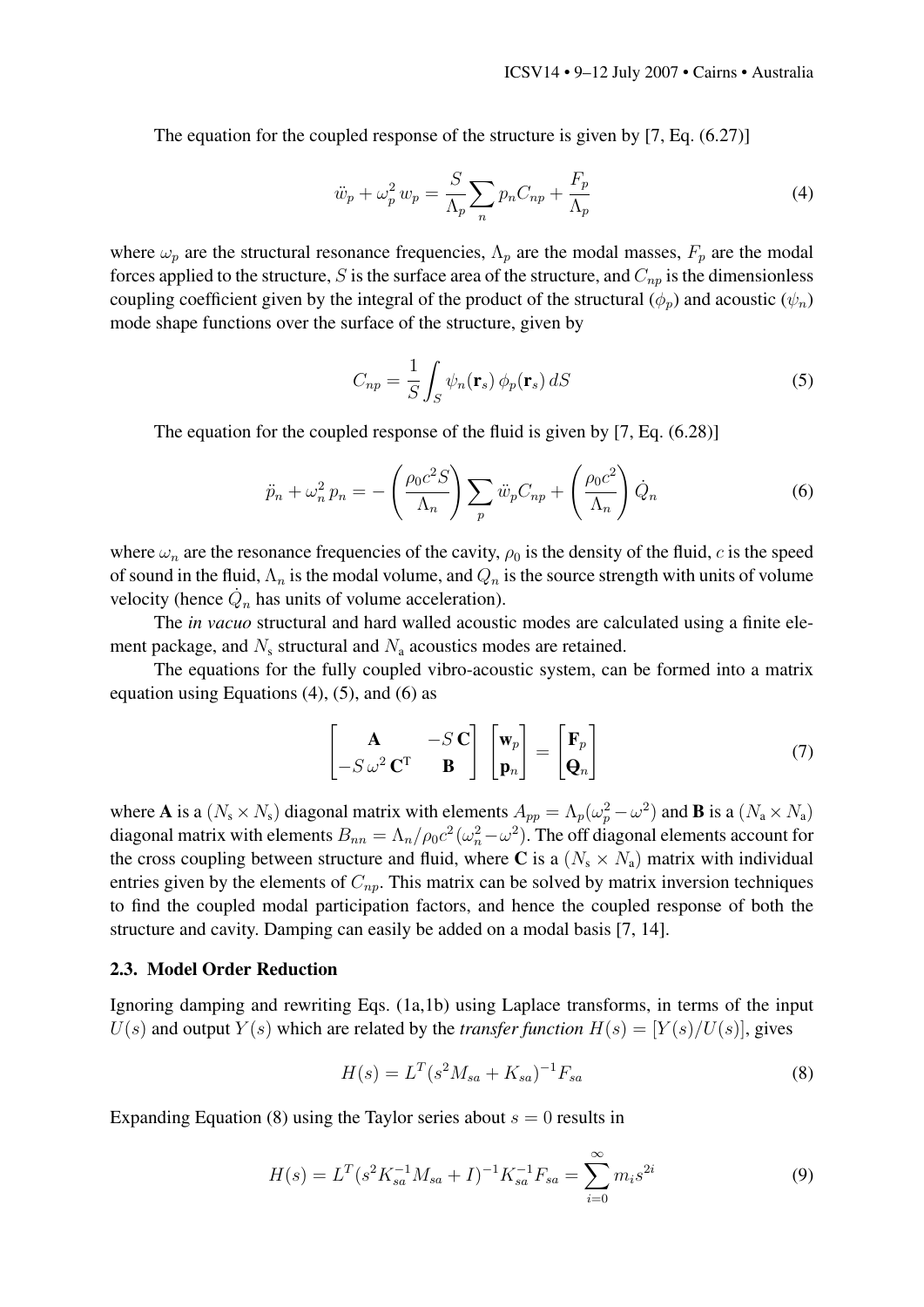where,  $m_i = (-1)^i L^T (K_{sa}^{-1} M_{sa})^i K_{sa}^{-1} F_{sa}$  are called the moments of  $H(s)$ . By matching some of these moments about  $s = 0$ , the reduced order model can be constructed, as it directly relates the input to the output of the system. Therefore, a reduced order model is now sought, which matches the higher dimensional coupled system moments. This can be achieved by choosing  $q$ basis vectors stored in a column matrix [V] (of order  $N \times q$ ), and then applying a subsequent Galerkin projection [\[18\]](#page-7-13) on the higher dimensional system matrix (of order  $N \times N$ ) leads to a reduced order model (of order  $q \times q$ ), which for the coupled structural-acoustic case the approximation can be expressed as

$$
\left\{ \begin{array}{c} u \\ p \end{array} \right\} = \left\{ x \right\} \approx Vz + \varepsilon \tag{10}
$$

where  $\{x\}$  contains the pressures and displacements to be approximated, and a small error parameter  $\varepsilon$  resulting from the projection to generalized co-ordinates. This form is often denoted as the *change of state co-ordinates*. In this work, we choose vectors for projection belonging to the Krylov subspace in order to provide the moment matching property [\[19\]](#page-7-14). Given a matrix [A] and a vector g, a Krylov subspace of order q is defined by

<span id="page-4-0"></span>
$$
K_q(A,g) = span(g, Ag, ....A^{q-1}g)
$$
\n(11)

#### *2.3.1. The Arnoldi Algorithm*

To ensure numerical stability while building up the Krylov subspace  $K_q(A, g)$  and that an orthogonal basis is constructed for the given subspace, the Arnoldi algorithm is used in this work to generate *candidate vectors* containing moments of the coupled higher dimensional system matrices. Given a Krylov subspace, the Arnoldi algorithm finds a set of vectors with norm one, that are orthogonal to each other, given by [\[8,](#page-7-5) [9,](#page-7-6) [18\]](#page-7-13)

$$
V^T V = I \text{ and } V^T A V = H_q \tag{12}
$$

where  $[H_q]$  is a block upper Hessenberg matrix, and is an orthogonal projection of  $[A]$  onto the Krylov subspace defined in Eq. [\(11\)](#page-4-0). Figure [1](#page-5-0) gives the simplified single-input, singleoutput/complete output (SISO/SICO) version of the implemented Arnoldi algorithm. For the fully-coupled structural-acoustic problem described, we have  $(for s = 0)$ 

$$
A = K_{sa}^{-1} M_{sa}, \ g = K_{sa}^{-1} F_{sa} \ ; \ V^T K_{sa}^{-1} M_{sa} V = H_q \ and \ V^T V = I \tag{13}
$$

The initial dimension of  $q$  is chosen such that the input-output behaviour of the coupled system is well represented. In this case, since only  $q$  moments are matched, the approximation is said to be a Padé-type approximant. Once the projection matrix  $[V]$  is found,  $[H_q]$  is discarded and a Galerkin projection  $\prod = [V][V]^T$  on undamped Eqs. [\(1a](#page-1-0)[,1b\)](#page-1-1) subject to harmonic excitation generates a reduced order model in second order form, given by

$$
[-\omega^{2}[M_{rsa}] + [K_{rsa}]]\{z\} = \{F_{rsa}\}\tag{14a}
$$

$$
y_{rsa}(\omega) = L_{rsa}^T z(\omega)
$$
 (14b)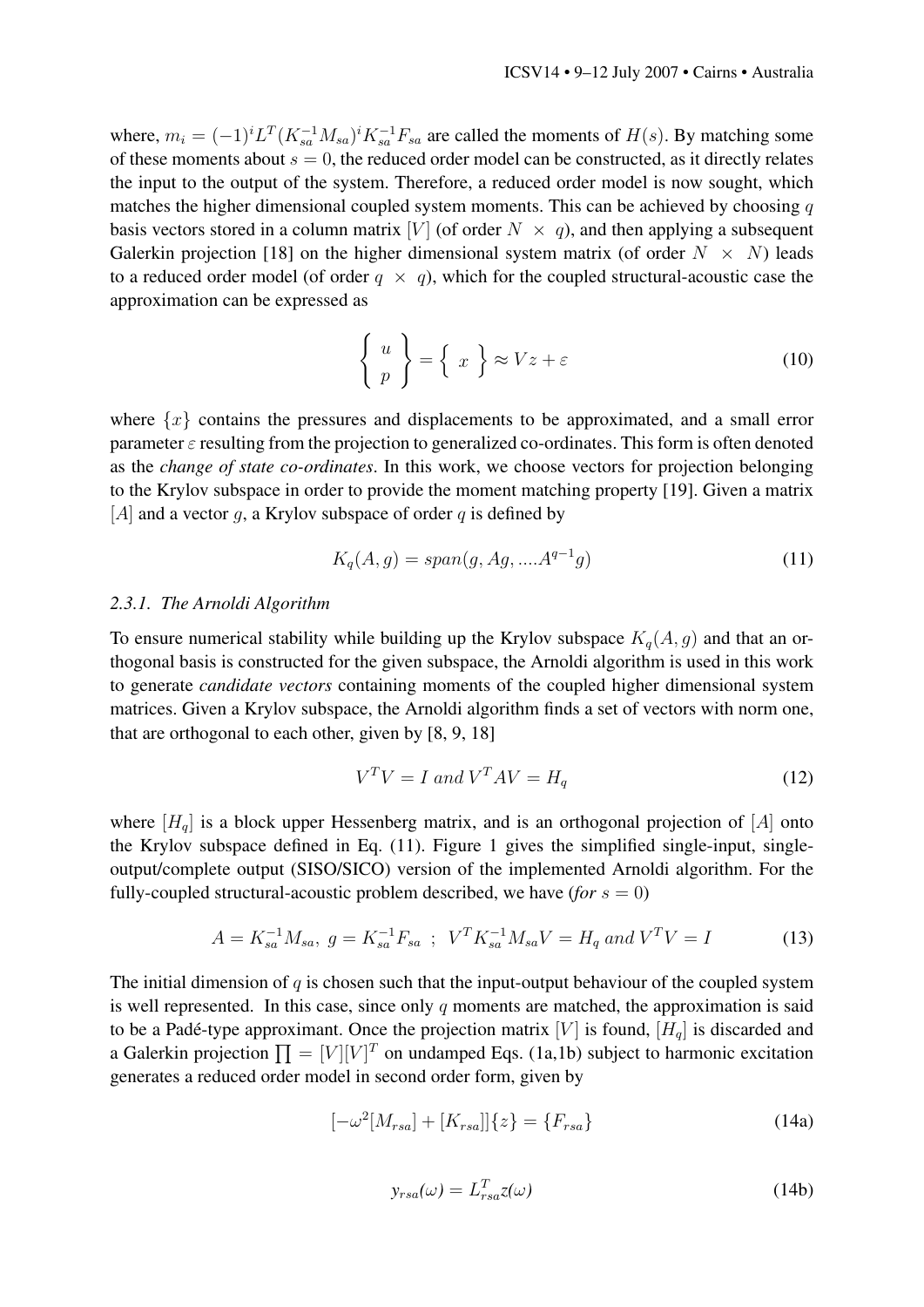| <i>Input:</i> System Matrices $K_{sa}$ , $M_{sa}$ , $F_{sa}$ , $L^T$ and q (Number of vectors) |
|------------------------------------------------------------------------------------------------|
| and expansion point s, in this case $s = (\omega_e + \omega_b)/2$                              |
| <i>Output: q</i> Arnoldi vectors belonging to the Krylov Subspace                              |
| 0. Set $v_1^* = q$                                                                             |
| 1. for $i = 1 \rightarrow q$ do:                                                               |
| 1.1 Deflation Check: $h_{i,i-1} =   v_i  $                                                     |
| 1.2 Normalization: $v_i = v_i^* / h_{i,i-1}$                                                   |
| 1.3 Generation of next vector: $v_{i+1}^* = Av_i$                                              |
| 1.4 Orthogonalization with old vectors $for j = 1 \rightarrow i \ do$ :                        |
| 1.4.1 $h_{j,i} = v_i^T v_{i+1}^*$                                                              |
| 1.4.2 $v_{i+1}^* = v_{i+1}^* - h_{j,i}v_j$                                                     |
| 2. Discard resulting $H_q$ and project $M_{sa}$ , $K_{sa}$ , $F_{sa}$ , $L^T$ onto V to obtain |
| reduced system matrices $[M_{rsa}]$ , $[K_{rsa}]$ , $\{F_{rsa}\}$ , $L_{rsa}^T$                |

<span id="page-5-0"></span>Figure 1. Complete SISO/SICO Arnoldi process [\[8,](#page-7-5) [9\]](#page-7-6) .

where  $[M_{rsa}] = V^T M_{sa} V; [K_{rsa}] = V^T K_{sa} V; \{F_{rsa}\} = V^T \{F_{sa}\}; L_{rsa}^T = L^T V.$ 

The dimension reduction from  $N \times N \longrightarrow q \times q$  (where  $q \ll N$ ) is now achieved, and the harmonic simulation of Eqs. [\(14a](#page-1-0)[,14b\)](#page-1-1) is much faster than Eqs. [\(1a,](#page-1-0)[1b\)](#page-1-1).

#### 3. NUMERICAL TEST CASE

The test structure is a  $1m \times 1m$  steel plate constrained at the edges normal to the plate (in other words *simply supported*), backed by a rigid walled cavity of dimensions  $1m \times 1m \times 1m$ . The harmonic analysis of the coupled equations were solved using three approaches: (a) the direct method using the ANSYS FE solver, which in-turn employs the LU decomposition method for all defined substeps; (b) MOR via the SISO/SICO Arnoldi algorithm; and (c) Modal Coupling (Full and Truncated). Two different structural damping values were used for the analysis (a)  $\zeta$  = 0 and (b)  $\zeta = 0.03$ , and no acoustic damping was included. A constant amplitude force excitation of 1N, over the frequency range from 0 to 300Hz, was applied at one of the off-centre nodes (0.25m,1m,0.65m) of the structural FE mesh as shown in Figure [\(2a\)](#page-5-1). A total of 8400 elements were used for the coupled FE model.

<span id="page-5-1"></span>

<span id="page-5-3"></span><span id="page-5-2"></span>Figure 2. (a) Fully coupled structural-acoustic FE/FE model, (b) ANSYS and Modal Coupling predictions for various numbers of retained modes and (c) ANSYS and Arnoldi predictions for 30 vectors.

In the moment matching approach, 30 basis vectors for matching the coupled system moments are computed by applying the Arnoldi algorithm described in the previous section.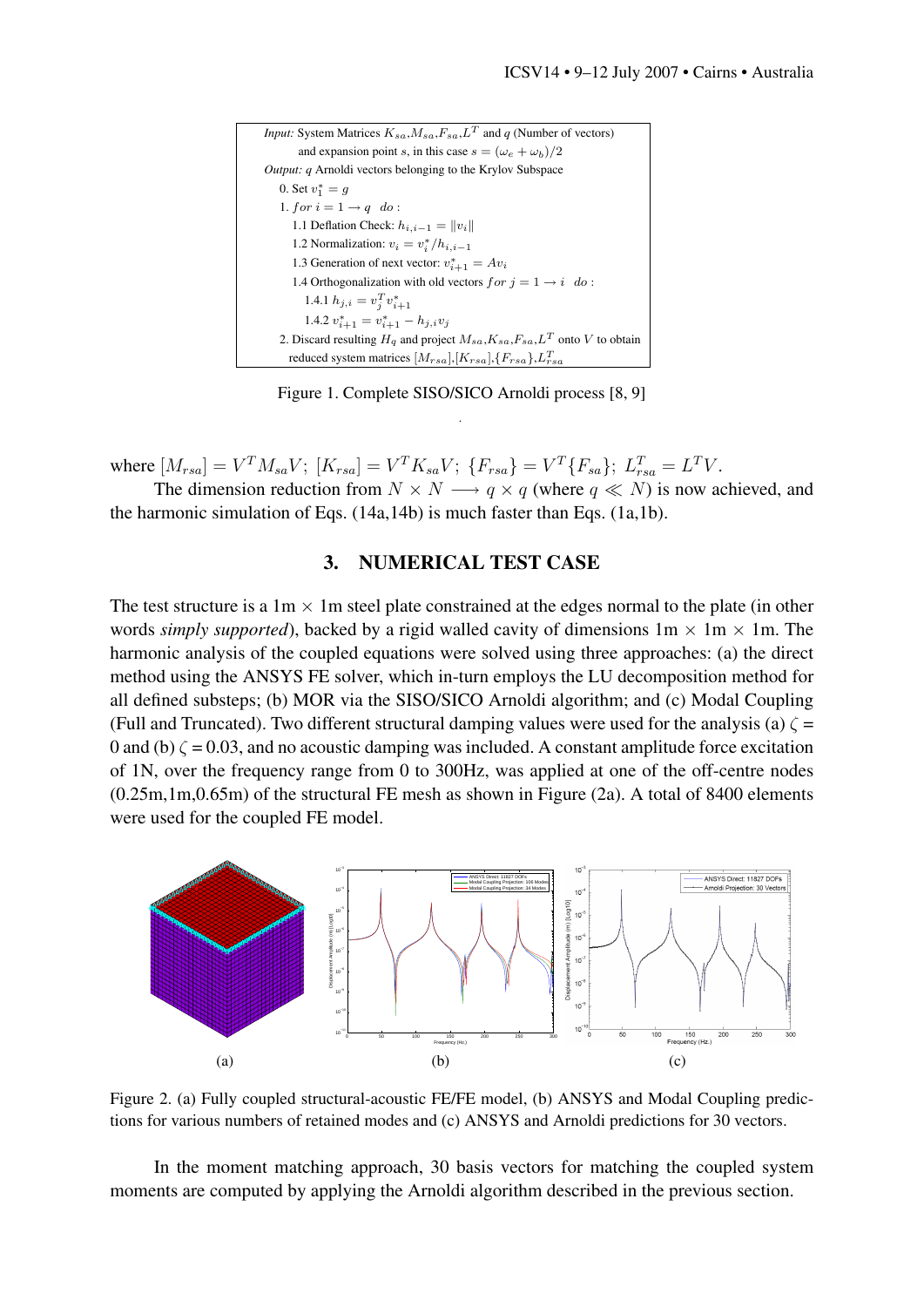For the modal coupling approach, the uncoupled modal responses are calculated using Finite Element Analysis, with structural and acoustic eigenvalue decompositions calculated sequentially. Modes were extracted to frequency 1.5 times higher that the maximum frequency considered in the analysis, giving a total of 34 retained modes. These modal responses are used in the modal-coupling theory to calculate the coupled vibro-acoustic response of the system.

The structural receptance transfer function (normal displacement over input structural force) at the driving point (0.25m,1m,0.65m) and a noise transfer function (cavity pressure over input structural force) at positions (0.5m,0.5m,0.5m) and (0.75m,0.75m,0.25m) inside the box were specified as outputs for the analysis. The results for the undamped and damped cases are presented in Figure [3.](#page-6-0)



<span id="page-6-0"></span>Figure 3. (a,b,c) Undamped ( $\zeta$ =0), (d,e,f) Damped ( $\zeta$ =0.03) ANSYS, Arnoldi and Modal Coupling predictions (a,d) point displacement FRF, (b,e) pressure FRF at (0.5m,0.5m,0.5m) and (c,f) pressure FRF at (0.75m,0.75m,0.25m).

## 4. DISCUSSION AND CONCLUSION

Figures [2c](#page-5-2) and [3](#page-6-0) indicate that the reduced order model generated via the moment matching leads to excellent accuracy over the entire frequency range. The moments in the test case shown are matched at approximately half of the analysis range. If a Taylor series expansion is considered around a higher frequency, a reduced order model could be obtained with better approximation properties around that frequency range. The modal coupling approach gives good accuracy at resonance and poor accuracy off resonance, compared with the *direct method*. This phenomena is due to residues from truncated modes and is well documented [\[7\]](#page-7-4). For many applications, the contribution of the prediction off resonance may be minor (*e.g.* active control [\[14\]](#page-7-9)). The